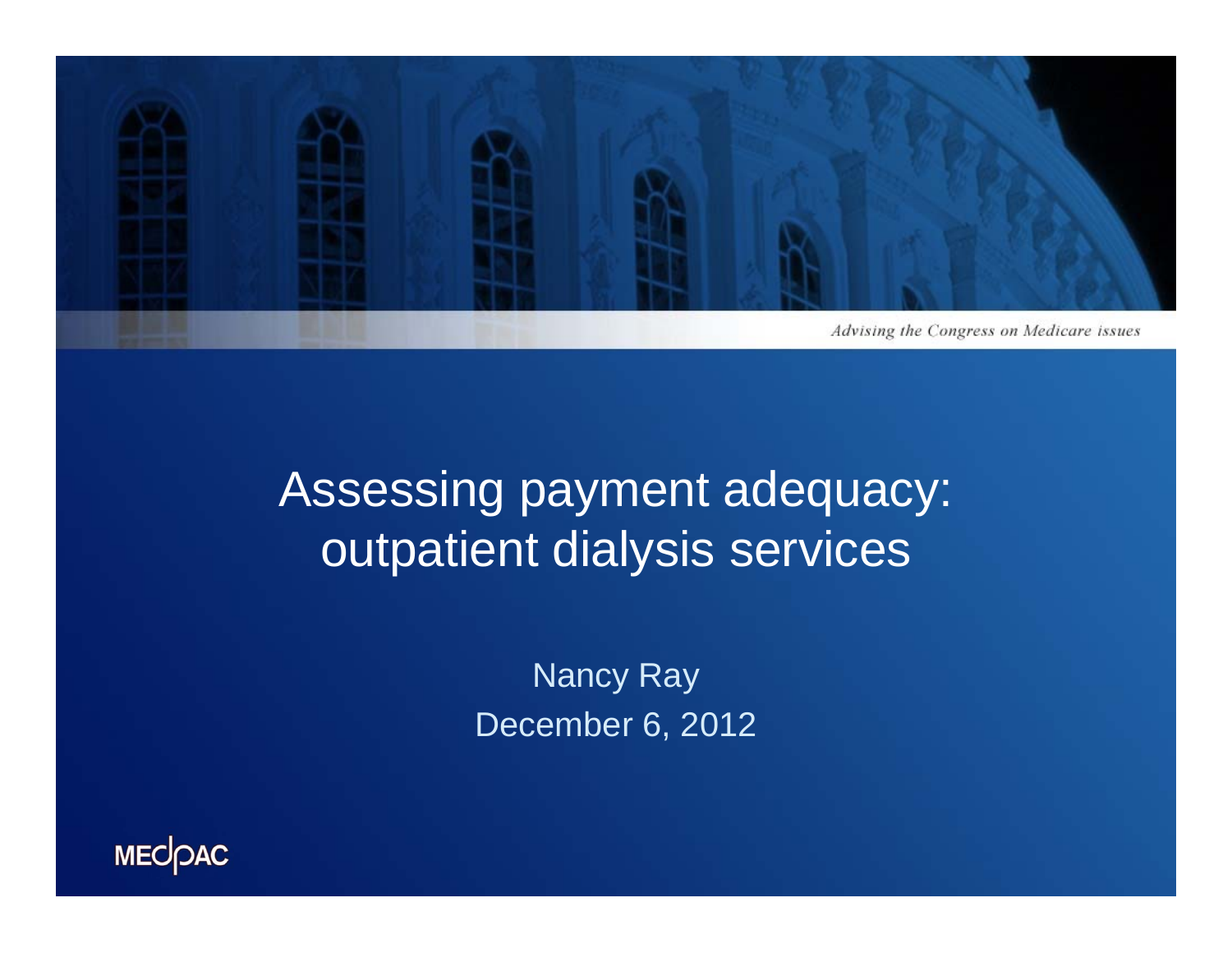#### **Background**

- Ξ Outpatient dialysis services used to treat individuals with end-stage renal disease in 2011
	- **Beneficiaries: About 365,000**
	- Providers: About 5,600
	- **Medicare spending: \$10.1 billion**
- Agenda
	- **Overview of modernized payment method**
	- Payment adequacy analysis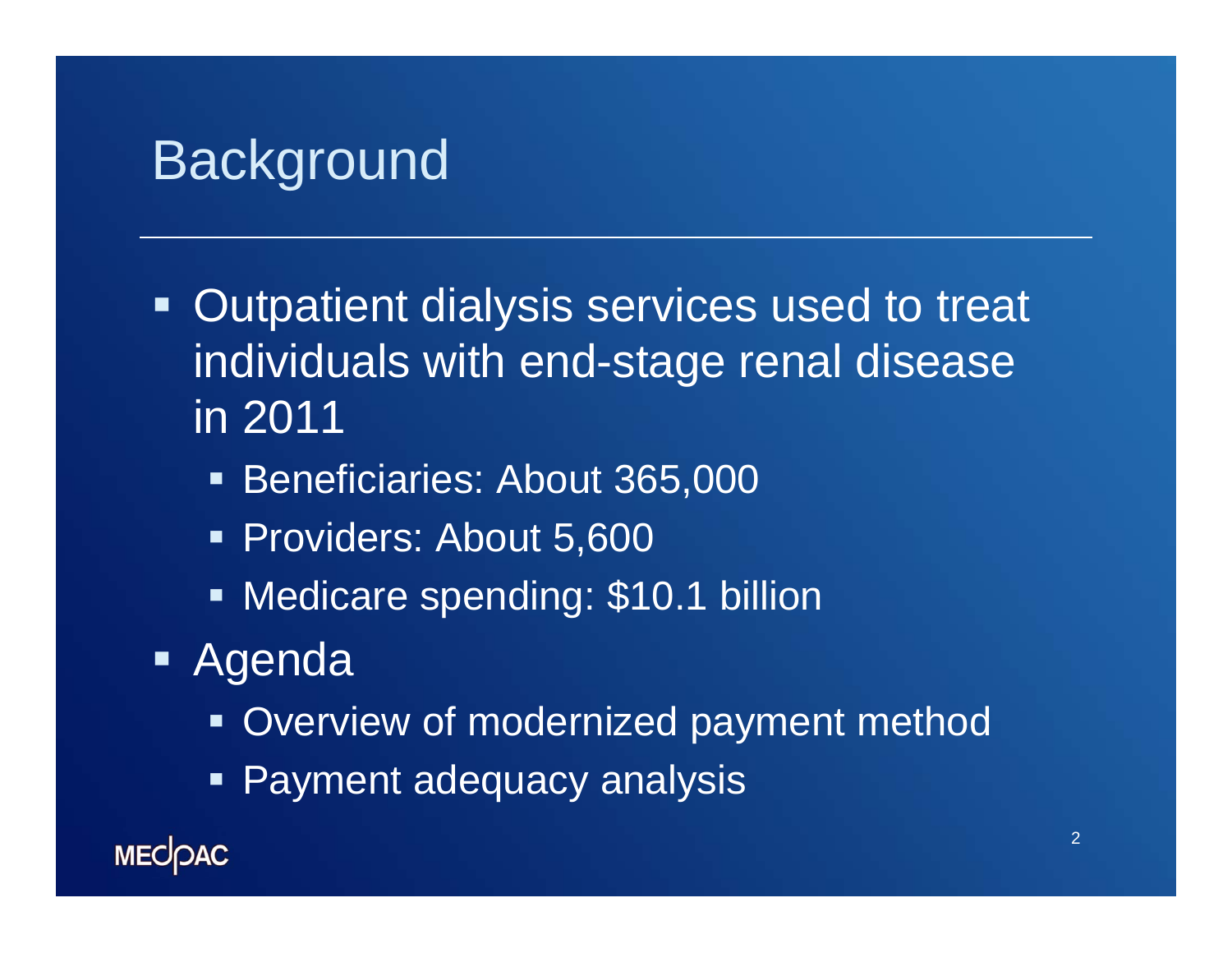## Modernized PPS began in 2011

#### Ξ Expands the payment bundle

- **Composite rate services**
- Part B dialysis injectable drugs and their oral equivalents
- **ESRD-related laboratory services**
- **Selected Part D drugs**
- **Adjusts for beneficiary characteristics** 
	- **Age and body mass**
	- 3 chronic and 3 acute comorbidities

**Dialysis onset**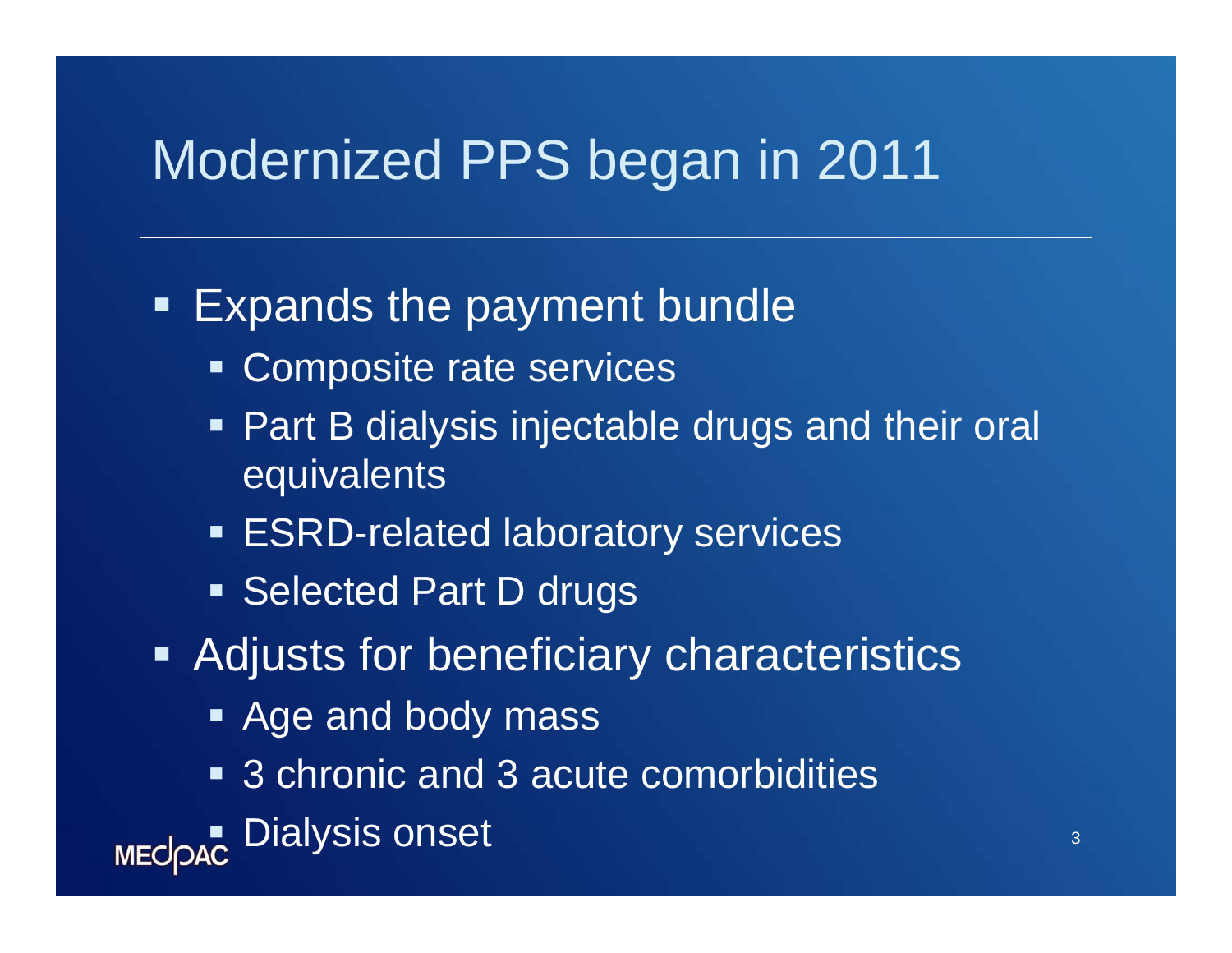## Key features of the new PPS

#### Adjusts for low volume

- $\blacksquare$ ■ Based on total number of treatments
- **Increases base payment rate by 18.9 percent**
- **Includes an outlier policy** 
	- **Portion of bundle that was previously** separately billable
- Links payment to quality began in 2012
- **Provides for a four-year transition**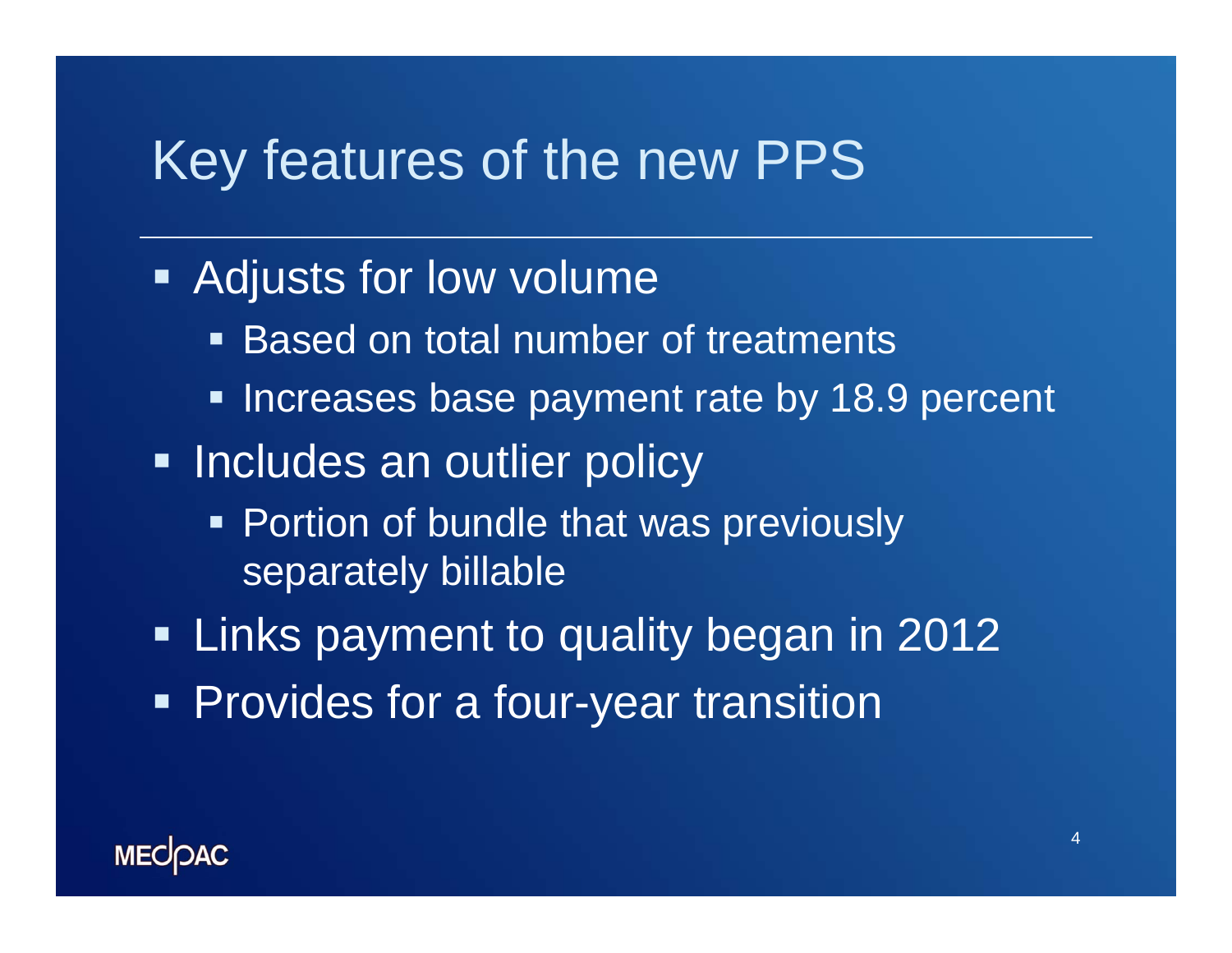#### Issues with new PPS

- $\blacksquare$ Outlier payments
- $\blacksquare$ Case-mix adjusters
- $\blacksquare$  Declining per capita use of dialysis injectable drugs
- **Design of the low-volume adjuster does not** consider the distance to the nearest facility
	- About 42% of all low-volume facilities are within 5 miles of another facility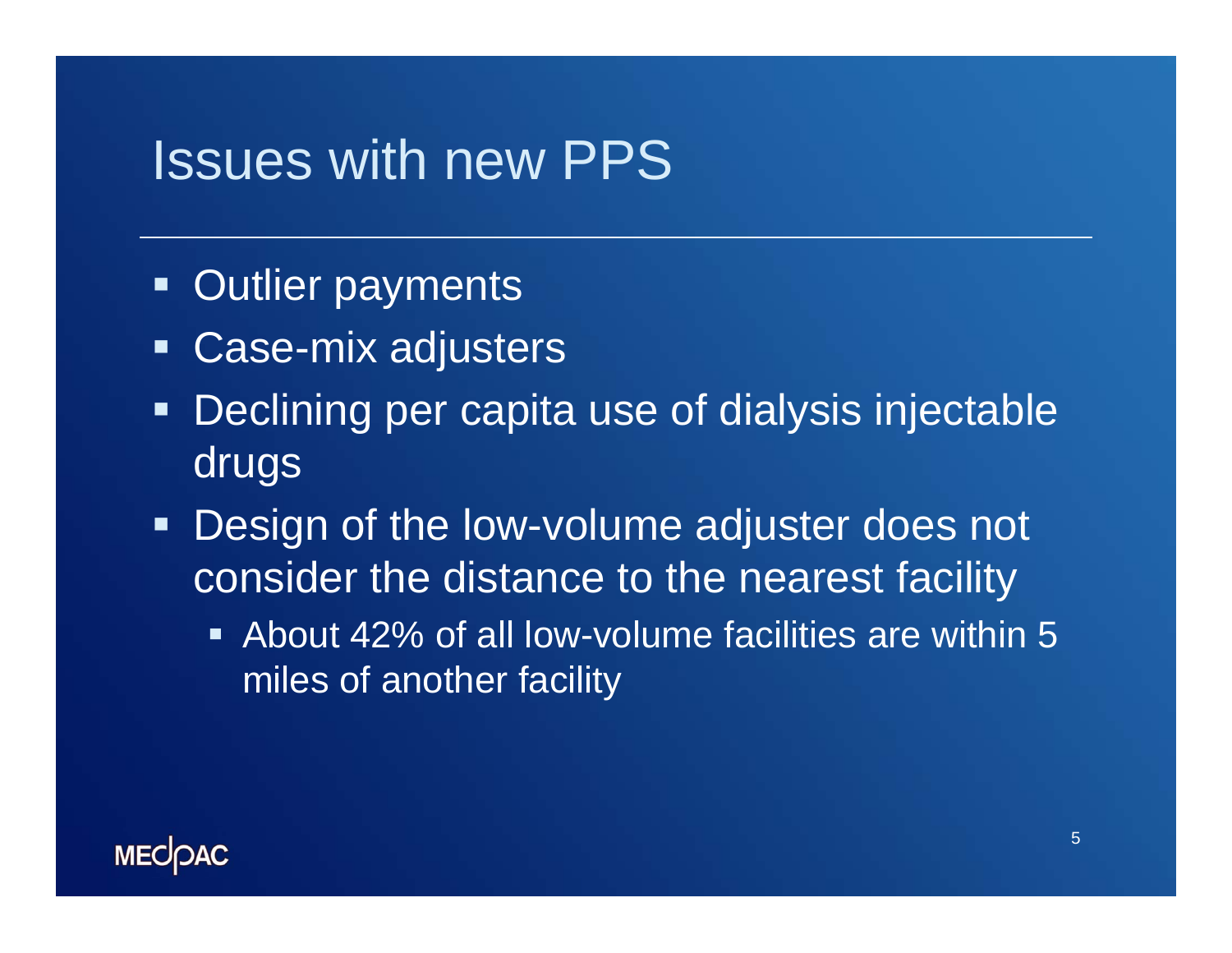#### Payment adequacy factors

**Beneficiaries' access to care Supply and capacity of providers**  Volume of services**- Changes in the quality of care Providers' access to capital** Payments and costs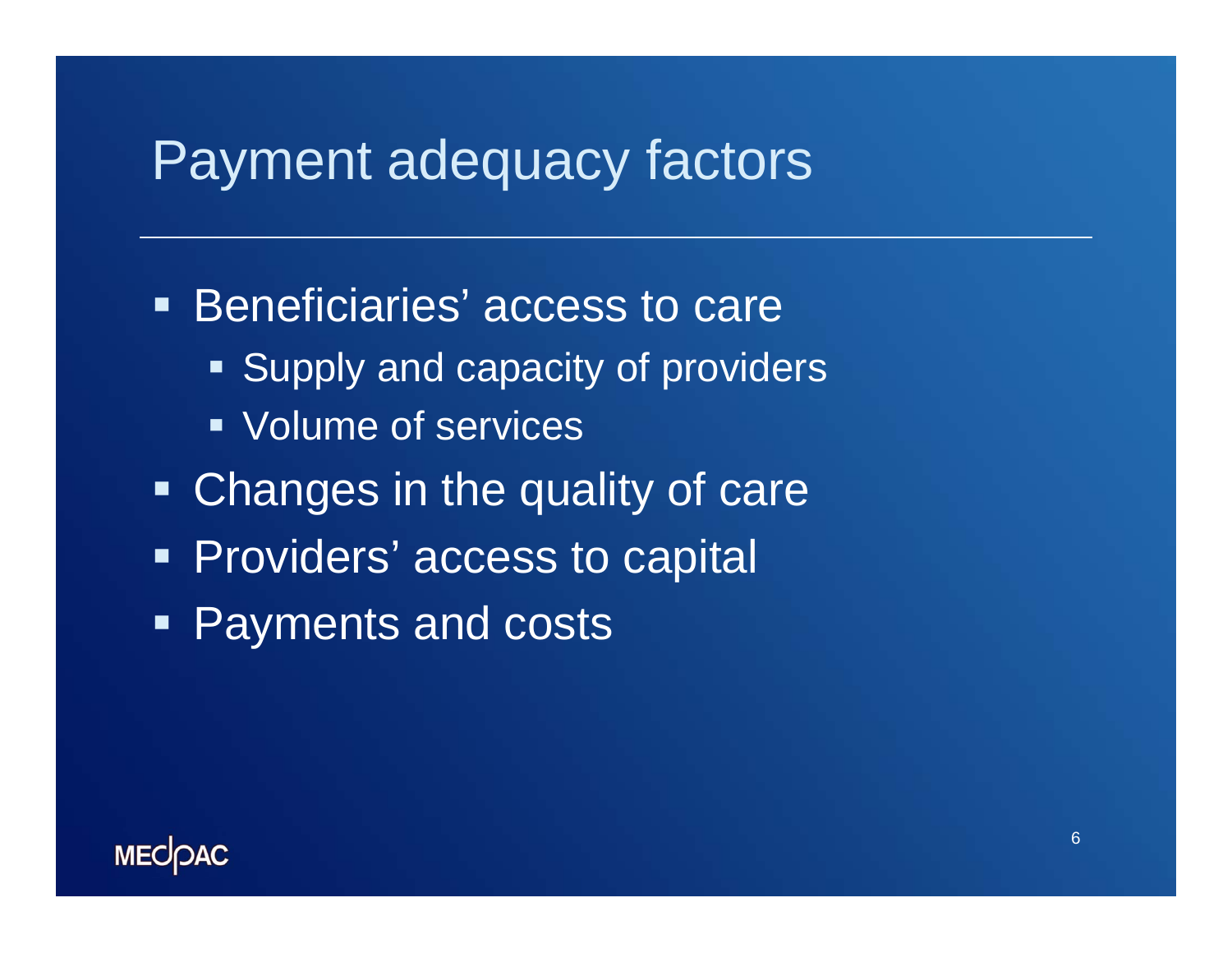# Dialysis capacity growing on average by 4 percent per year



Data are preliminary and subject to change.

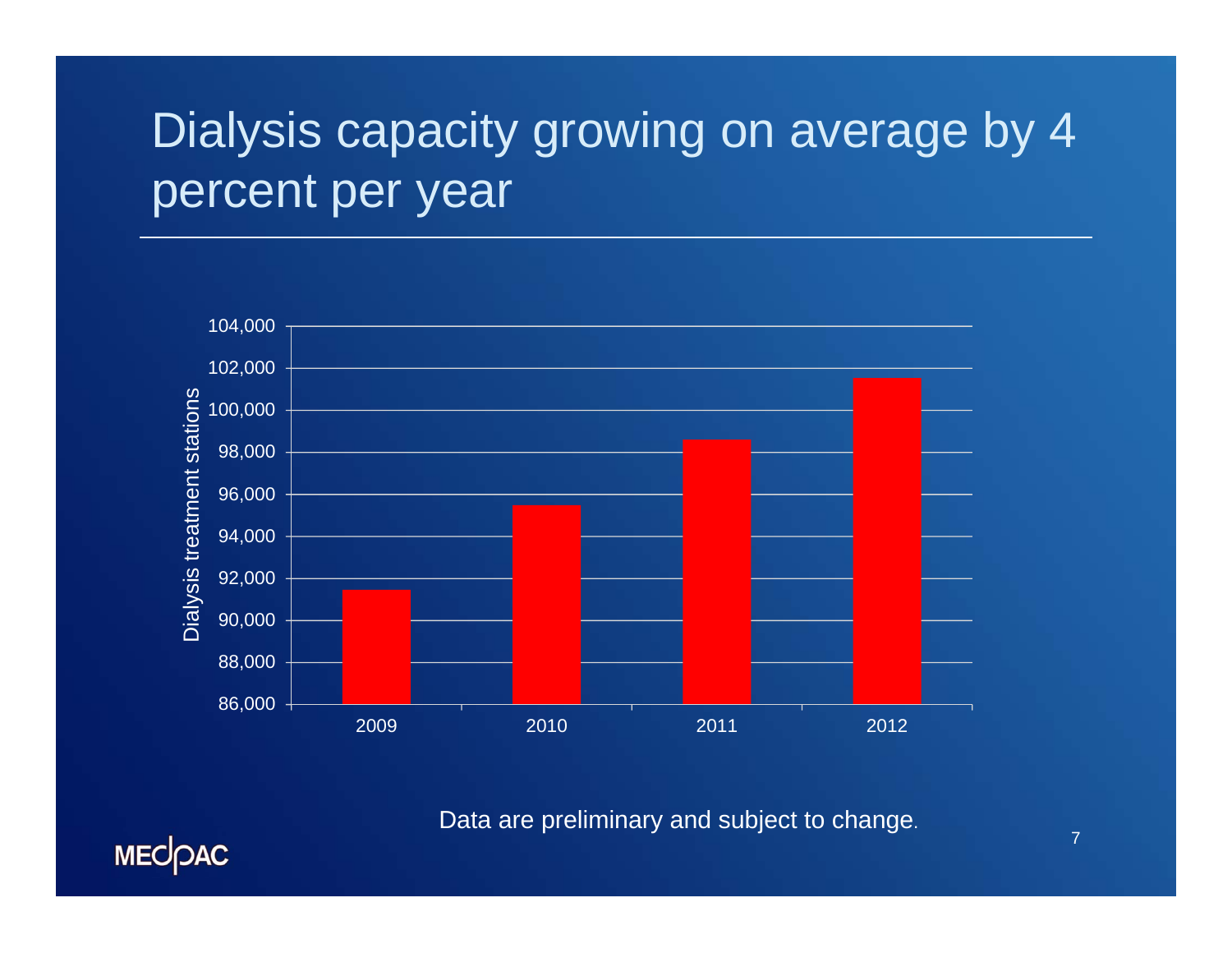### Facility closures

**MECOAC** 

- Facility closures in 2010—linked to size and facility type
- Few beneficiaries (about 3,800) affected by closures
- **Few differences in patients' characteristics** in closed facilities compared to all other facilities
- **Analysis suggests that beneficiaries** affected by closures received care at other facilities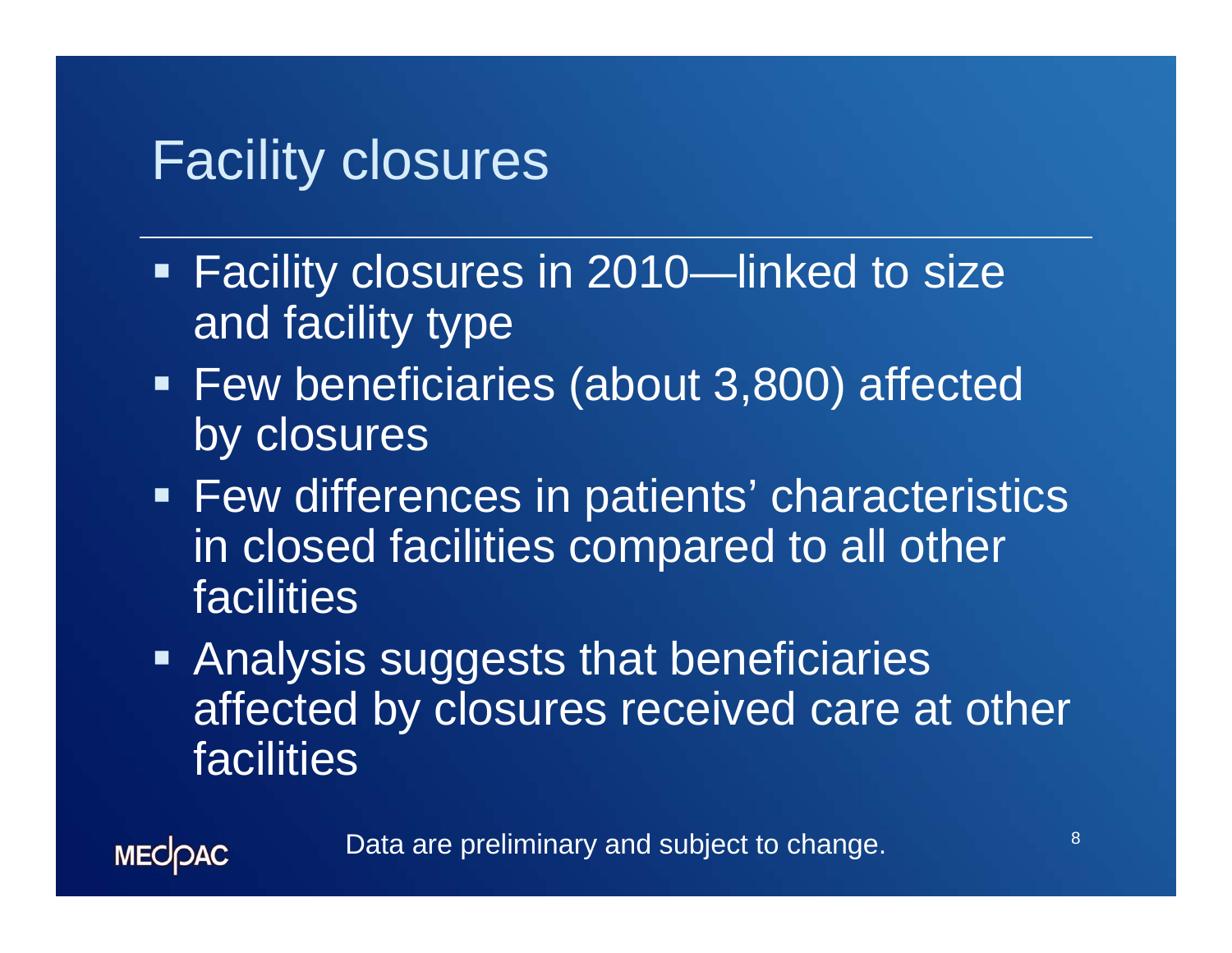# FFS dialysis patients matches growth in FFS treatments



Data are preliminary and subject to change.

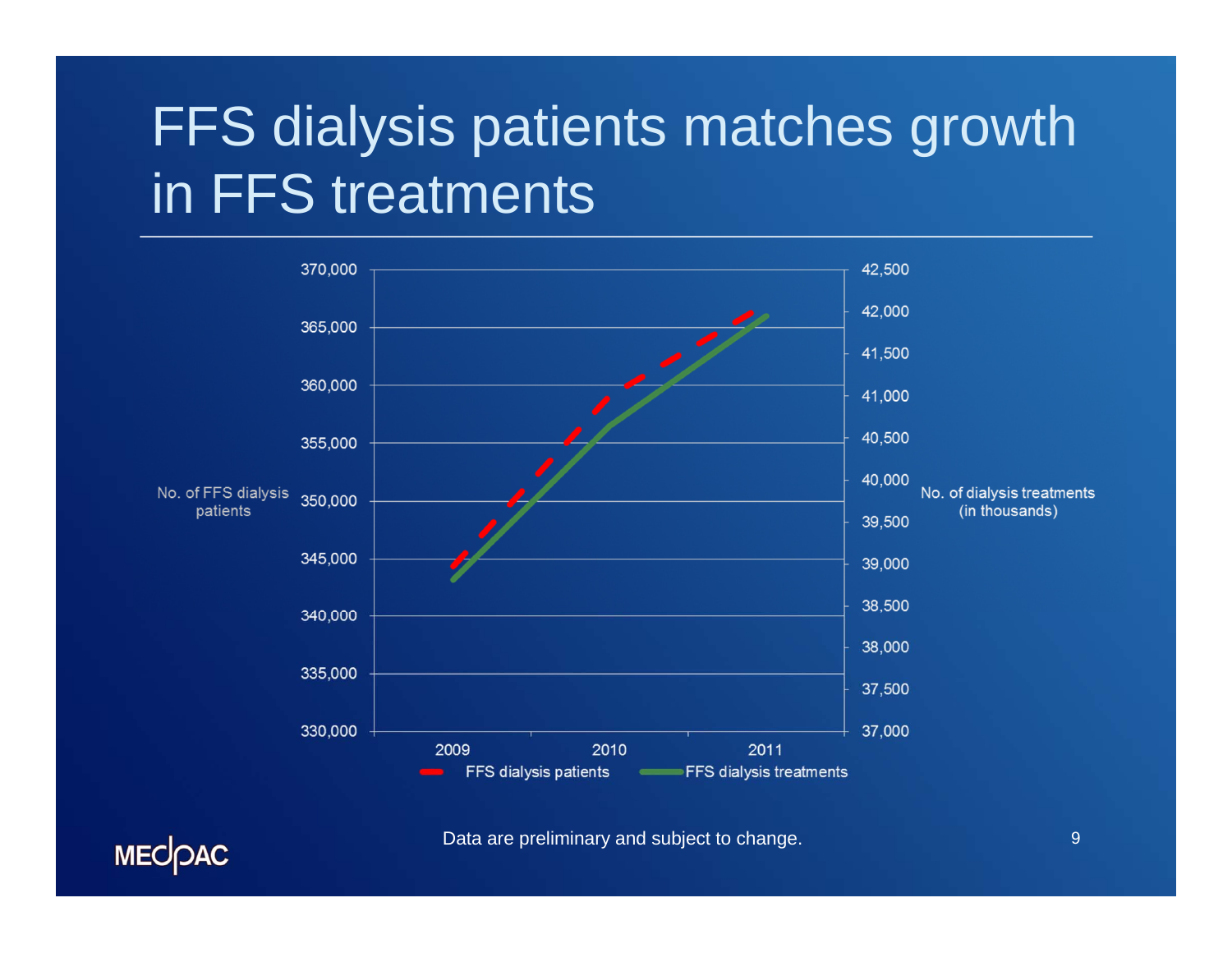#### Change in erythropoietin use, 2009-2011

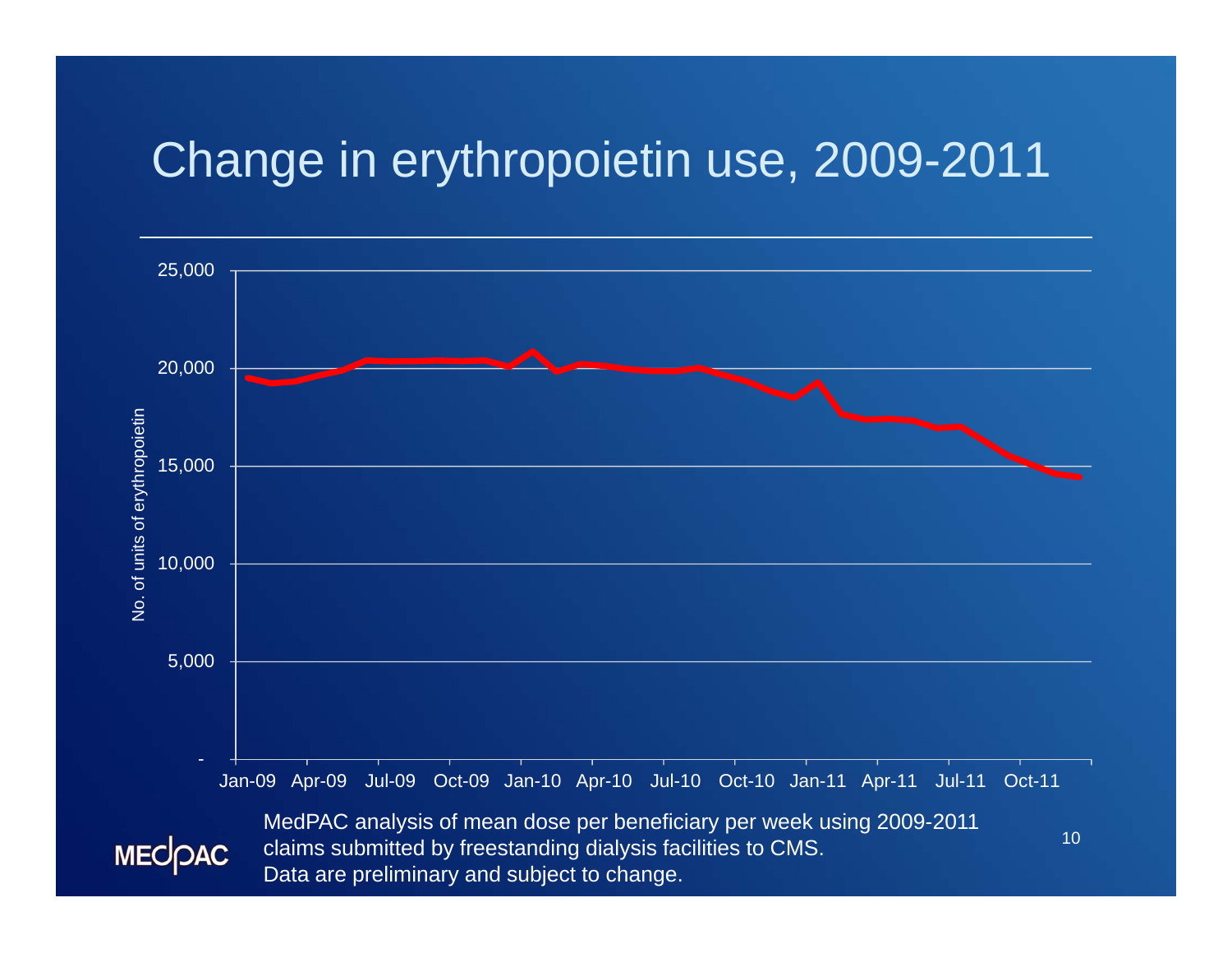#### Five-year trend in dialysis quality

**Indicators high or improving:**  $\blacksquare$  Dialysis adequacy, use of AV fistula, nutritional status**Indicators need improvements** ■ Rates of hospitalization, rates of mortality, proportion of patients registered on the kidney transplant list and rate of kidney transplantation

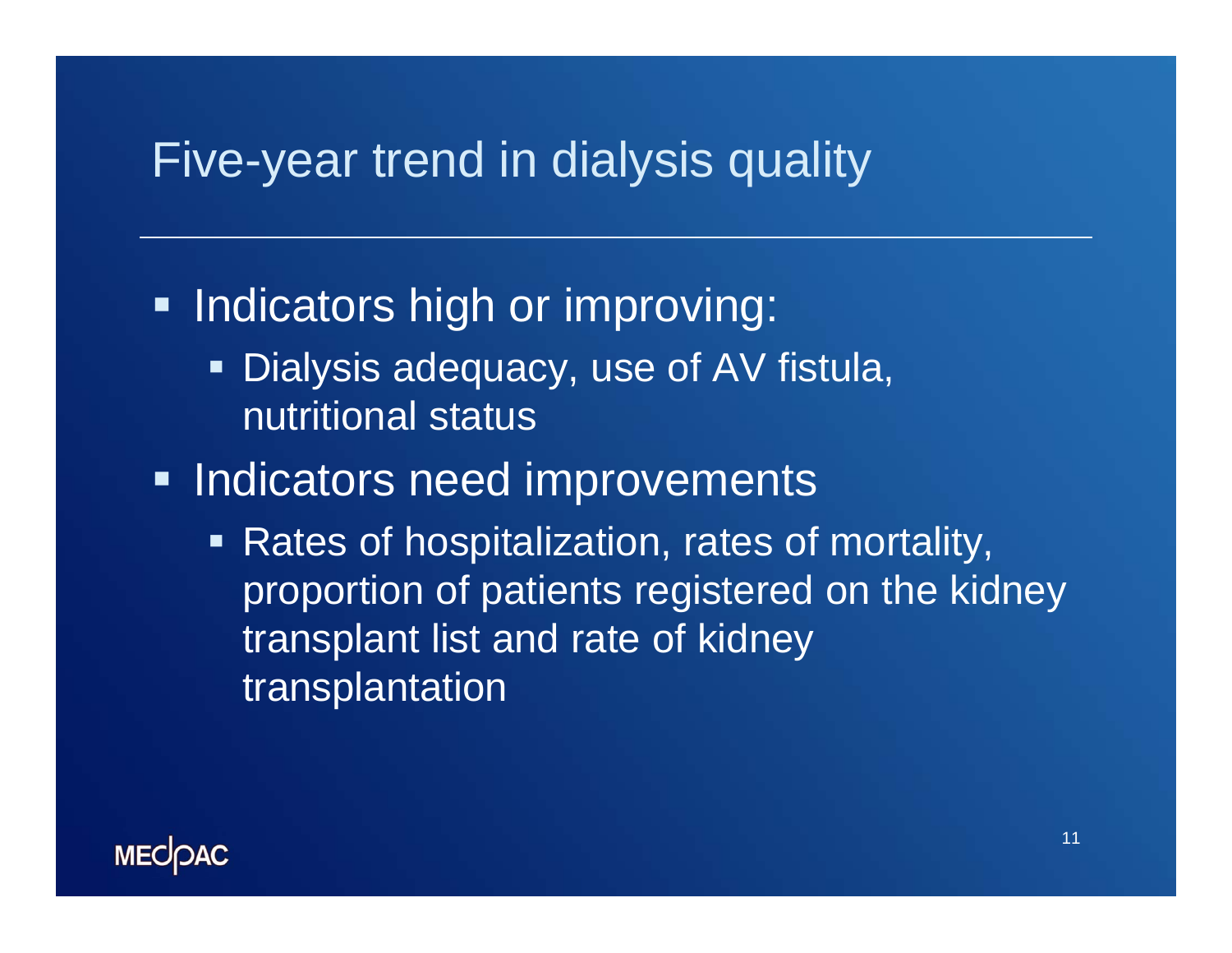# Dialysis quality since implementation of the modernized PPS

- Rates of mortality, hospitalization and ED use high but steady
- Anemia management outcomes:
	- **Increasing proportion of patients with lower** hemoglobin levels
	- Rate of blood transfusions small increase

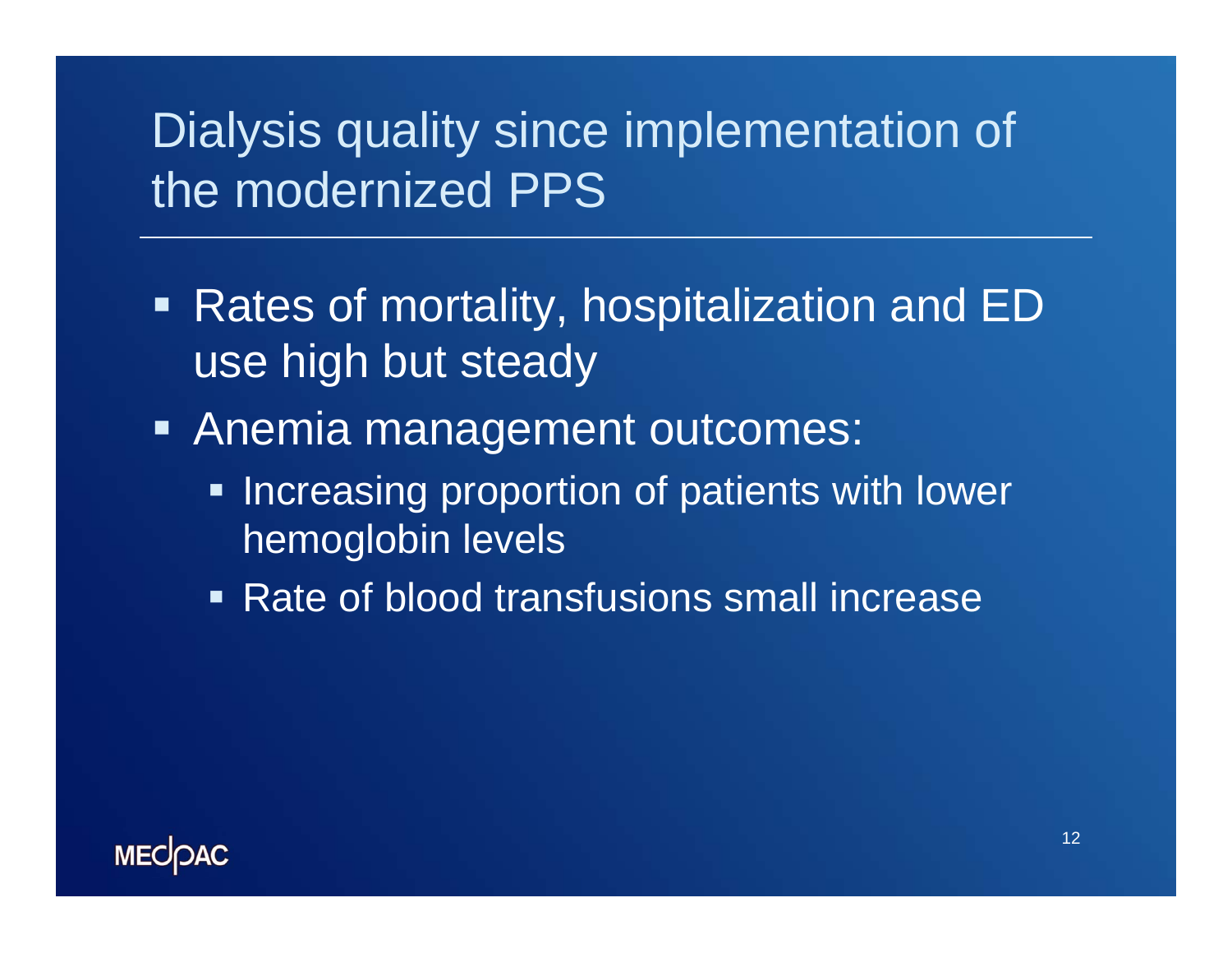#### Providers' access to capital

- **Increasing number of facilities that are for**profit and freestanding
- Both large and small chains have access to private capital to fund acquisitions

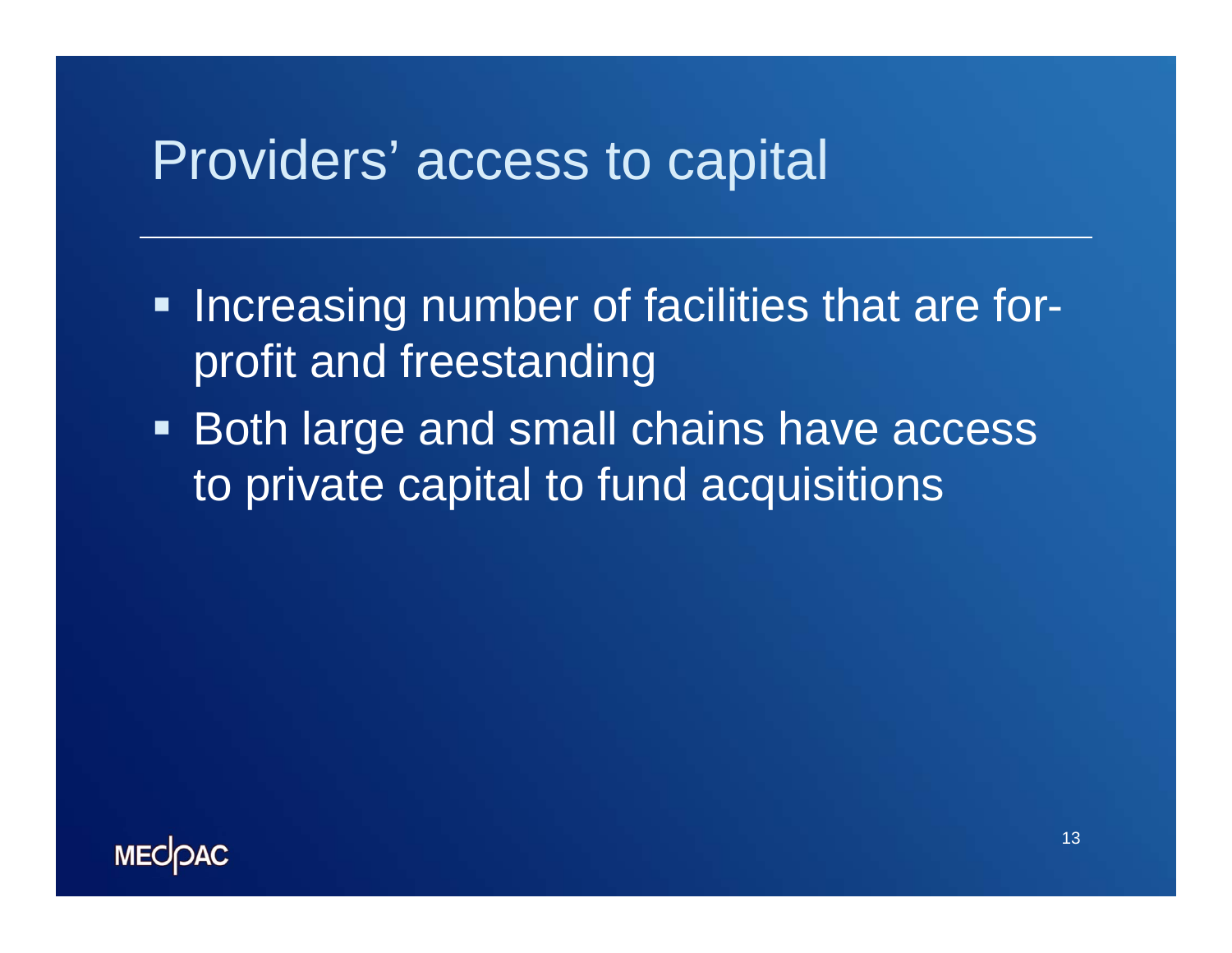# Outpatient dialysis Medicare margins

**Estimated 2011 Medicare margin**  $\blacksquare$ 2 to 3 percent

Data are preliminary and subject to change.